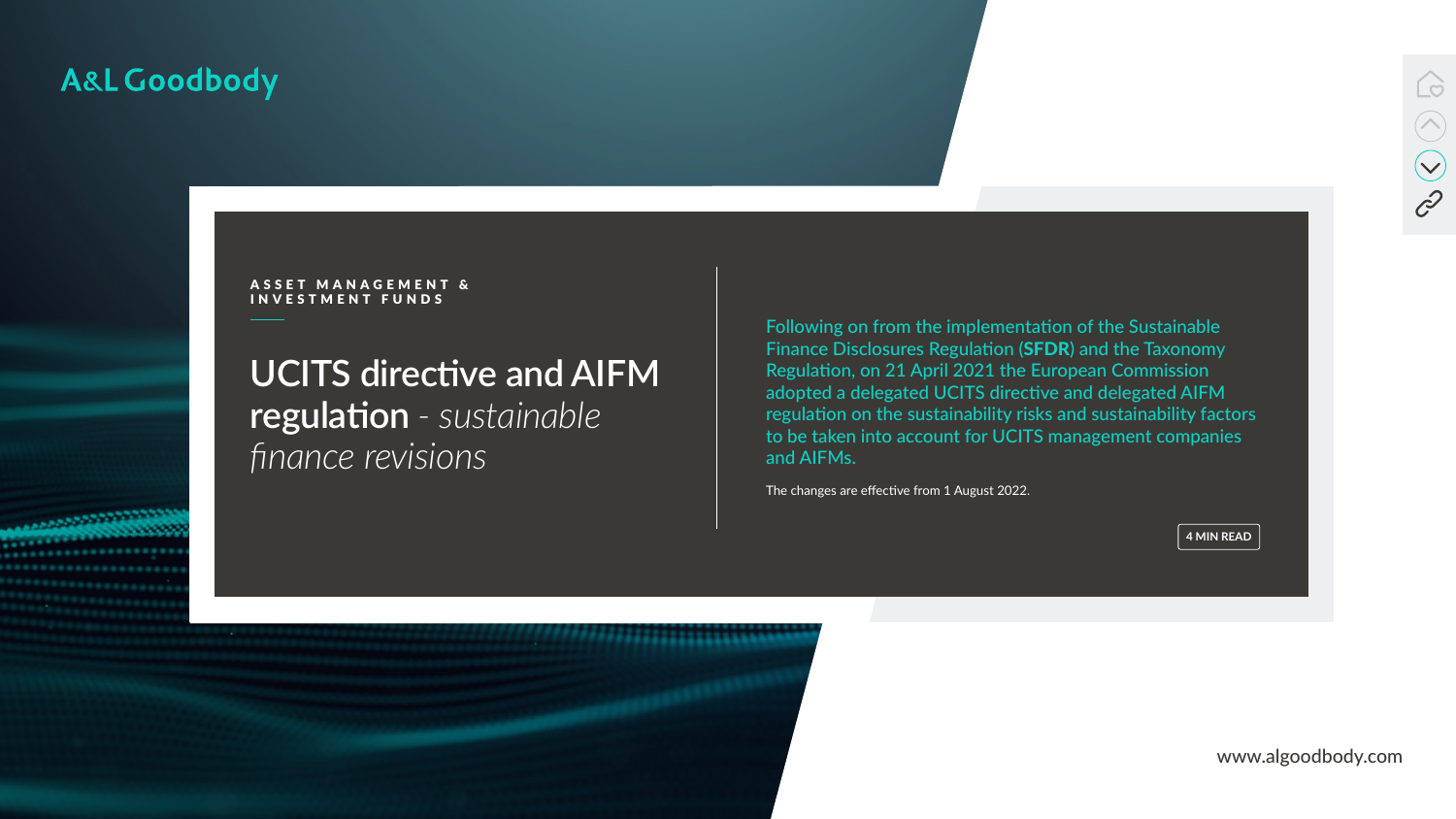| <b>Senior</b><br>management     | Senior management of the management company is made responsible<br>for integrating the consideration of sustainability risks into the<br>management company's business.                                                                                                                  |
|---------------------------------|------------------------------------------------------------------------------------------------------------------------------------------------------------------------------------------------------------------------------------------------------------------------------------------|
| <b>Resources</b>                | The entity must retain the necessary resources and expertise for the<br>effective integration of sustainability risks into its<br>governance structure.                                                                                                                                  |
| Organisation<br>systems         | Documented decision-making procedures, organisational structures,<br>reporting lines and control mechanisms must provide that sustainability<br>risks are taken into account.                                                                                                            |
| <b>Conflicts of</b><br>interest | Processes, policies and registers around conflicts of interest must include<br>conflicts that may arise as a result of the integration of sustainability risks<br>such as conflicts arising from the risk of greenwashing, mis-selling or<br>misrepresentation of investment strategies. |
| Due diligence                   | Due diligence processes must take account of sustainability risk.<br>Management companies should ensure that they have access to<br>information which enables them to consider sustainability risks as part<br>of their investment due diligence processes.                              |
| <b>Risk</b><br>management       | The risk management policy must consider exposures of UCITS and AIFs<br>to sustainability risks, in addition to market, liquidity and counterparty risks<br>and all other relevant risks, including operational risks.                                                                   |



#### A summary of the key changes is set out below:



#### Which entities will be impacted by these changes?

The requirements apply to all UCITS management companies and AIFMs (referred to collectively here as management companies), regardless of whether or not they manage UCITS or AIFs with an ESG focus.

The requirements also apply to investment companies or ICAVs that do not have a designated management company, taking into account, where outlined below, the nature, scale and complexity of the relevant business. References herein to management companies should be taken to include these types of entities.

Where investment or portfolio management has been delegated by the management company, the requirements have an indirect impact on the delegate irrespective of whether the delegate is domiciled in the EU or not, for example, in relation to investment due diligence.

#### What are the main changes?

Under the amended regimes, management companies are required to look through a sustainability lens at risk management procedures and processes, investment decision making processes, organisational structure and resources, governance, oversight, reporting and conflicts of interest management. Boards of externally managed AIFs and UCITS will need to consider the extent of their responsibilities in relation to integration of sustainability risks and factors and those of the management company.

A "*sustainability risk"* is defined by SFDR as "*an environmental, social or governance event or condition that, if it occurs, could cause an actual or a potential material negative impact on the value of the investment*."

"*Sustainability factors*" are defined by SFDR as "any environmental, social and employee matters, respect for human rights, anticorruption and anti-bribery matters".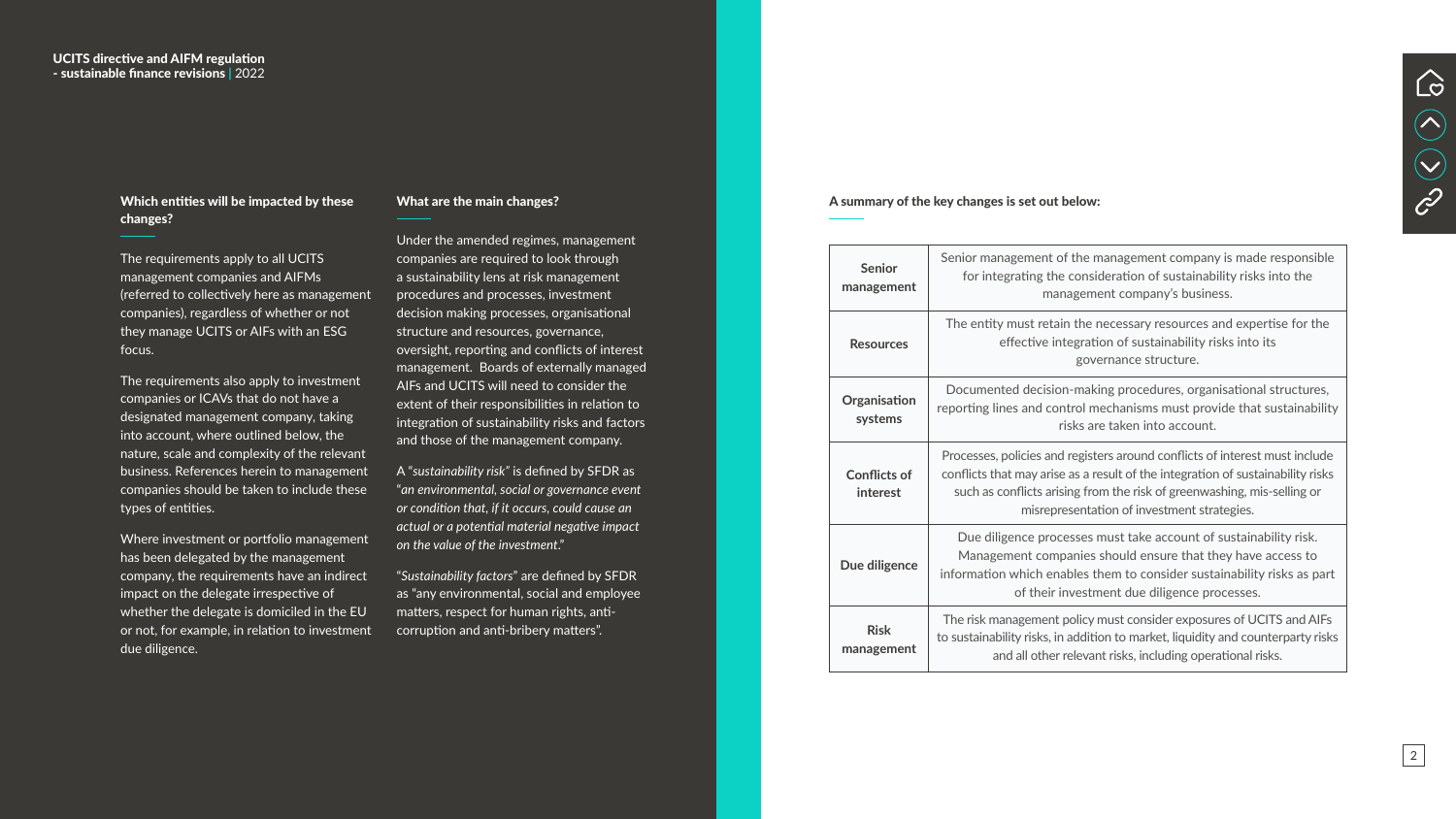#### What action should management companies take?

#### *Organisational structure:*

- Review the organisational structure to ensure it has the appropriate resources, expertise and governance to effectively integrate sustainability risks into its governance structure. An investment company or ICAV that has not designated a management company may take into account the nature, scale and complexity of their business when seeking to comply with this requirement.
- **Ensure relevant employees understand** sustainability risks and how they could apply to the business. Some entities may already have the requisite level of skill, others may upskill teams through training or by appointment of new personnel.
- Consider the designation of a sustainability officer within larger management companies. This would not be appropriate for all.
- Develop a policy in relation to how sustainability issues are applied by its senior management.
- Review and update all relevant policies and procedures, in particular conflict of interest and risk management procedures, to reflect how sustainability risks are integrated into the decision makingprocess.
- $\blacksquare$  Integrate sustainability risks in the risk register.
- Review and update reporting processes to ensure sustainability risks are being taken into account.
- Review and update investment due diligence processes to take into account sustainability risks. Pursuant to SFDR, management companies that opt-in or that are obliged to consider principal adverse impacts of investment decisions on sustainability factors, must disclose how their due diligence policies take those principal adverse impacts into account.

Review and update to reflect the resources in place and the allocation of responsibilities in respect of sustainability risks.





#### *Policies, procedures and registers:*

#### *Business plan / programme of activity:*

3